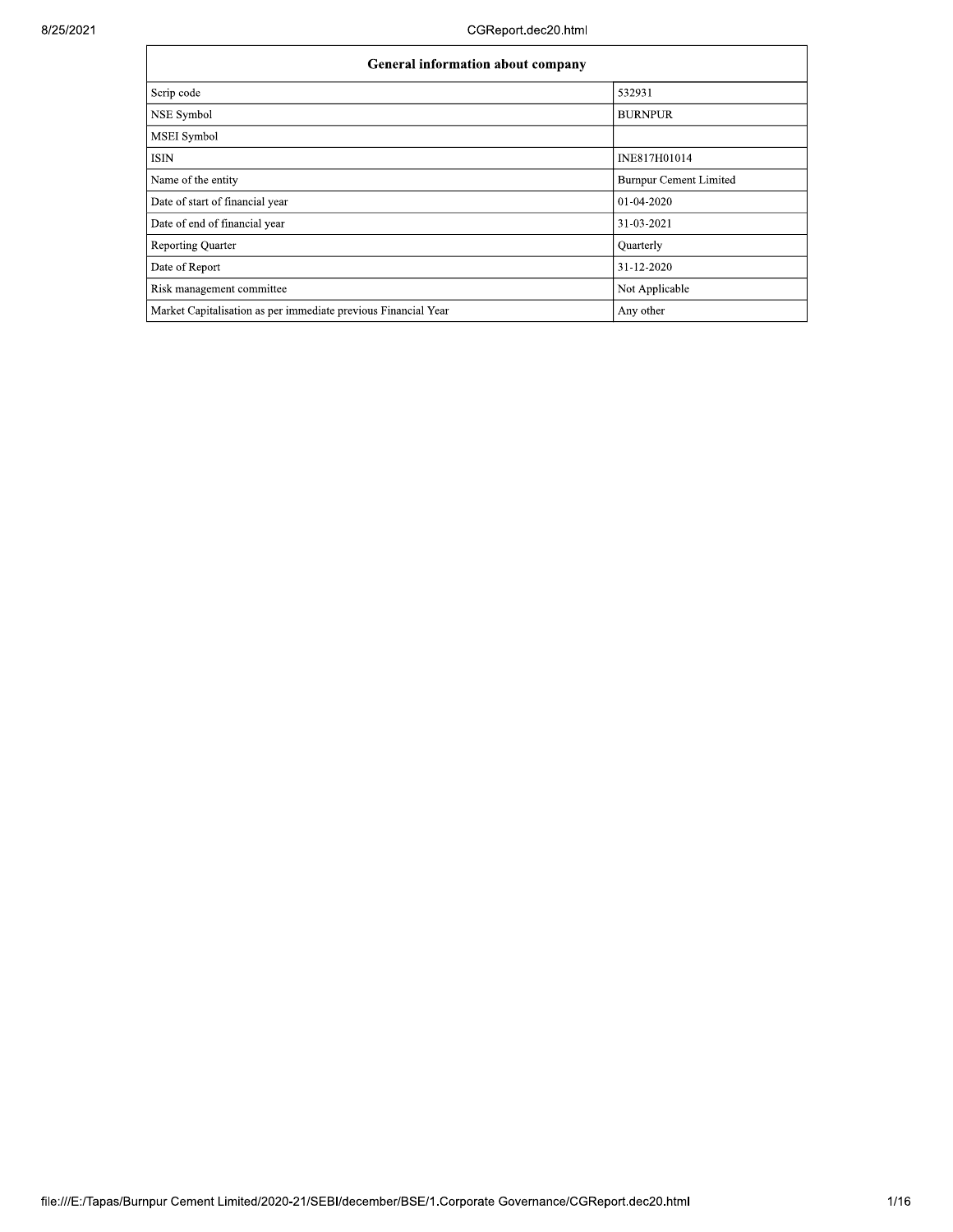## Annexure I

## Annexure I to be submitted by listed entity on quarterly basis

|  |  |  | I. Composition of Board of Directors |
|--|--|--|--------------------------------------|
|  |  |  |                                      |

|          |            |            |                                                       |                               |                               |                          | Disclosure of notes on composition of board of directors explanatory                                 |                                             |                                                          |                            |                      |                                            |                                                                                                                                                |                                                                                                                                                                   |                                                                                                                                                                          |                                                                                                                                                                                                         |           |
|----------|------------|------------|-------------------------------------------------------|-------------------------------|-------------------------------|--------------------------|------------------------------------------------------------------------------------------------------|---------------------------------------------|----------------------------------------------------------|----------------------------|----------------------|--------------------------------------------|------------------------------------------------------------------------------------------------------------------------------------------------|-------------------------------------------------------------------------------------------------------------------------------------------------------------------|--------------------------------------------------------------------------------------------------------------------------------------------------------------------------|---------------------------------------------------------------------------------------------------------------------------------------------------------------------------------------------------------|-----------|
|          |            |            |                                                       |                               |                               |                          |                                                                                                      |                                             | Wether the listed entity has a Regular Chairperson   Yes |                            |                      |                                            |                                                                                                                                                |                                                                                                                                                                   |                                                                                                                                                                          |                                                                                                                                                                                                         |           |
|          |            |            |                                                       |                               |                               |                          |                                                                                                      |                                             | Whether Chairperson is related to MD or CEO   No         |                            |                      |                                            |                                                                                                                                                |                                                                                                                                                                   |                                                                                                                                                                          |                                                                                                                                                                                                         |           |
| of<br>юr | PAN        | <b>DIN</b> | Category 1<br>of directors                            | Category 2<br>of<br>directors | Category<br>3 of<br>directors | Date<br>of<br>Birth      | Whether<br>special<br>resolution<br>passed?<br>[Refer Reg.<br>$17(1A)$ of<br>Listing<br>Regulations] | Date of<br>passing<br>special<br>resolution | <b>Initial Date</b><br>of<br>appointment                 | Date of Re-<br>appointment | Date of<br>cessation | Tenure<br>of<br>director<br>(in<br>months) | No of<br>Directorship<br>in listed<br>entities<br>including<br>this listed<br>entity (Refer<br>Regulation<br>17A of<br>Listing<br>Regulations) | No of<br>Independent<br>Directorship<br>in listed<br>entities<br>including<br>this listed<br>entity (Refer<br>Regulation<br>$17A(1)$ of<br>Listing<br>Regulations | Number of<br>memberships<br>in Audit/<br>Stakeholder<br>Committee(s)<br>including this<br>listed entity<br>(Refer<br>Regulation<br>$26(1)$ of<br>Listing<br>Regulations) | No of post of<br>Chairperson in<br>Audit/<br>Stakeholder<br>Committee<br>held in listed<br>entities<br>including this<br>listed entity<br>(Refer<br>Regulation<br>$26(1)$ of<br>Listing<br>Regulations) | No<br>pro |
| et       | AKYPT8417A | 06526392   | Executive<br>Director                                 | Not<br>Applicable             |                               | $15 -$<br>$01 -$<br>1991 | <b>NA</b>                                                                                            |                                             | 02-10-2019                                               |                            |                      | 60                                         |                                                                                                                                                | $\mathbf{0}$                                                                                                                                                      |                                                                                                                                                                          | $\mathbf{0}$                                                                                                                                                                                            |           |
|          | AQTPP6105G | 07125401   | Executive<br>Director                                 | Not<br>Applicable             |                               | $28 -$<br>08-<br>1970    | <b>NA</b>                                                                                            |                                             | 01-10-2019                                               | 30-09-2020                 |                      |                                            |                                                                                                                                                | $\mathbf{0}$                                                                                                                                                      | $\mathbf{0}$                                                                                                                                                             | $\mathbf{0}$                                                                                                                                                                                            |           |
| val      | ADIPA3815G | 07671600   | Non-<br>Executive -<br>Non<br>Independent<br>Director | Not<br>Applicable             |                               | $29-$<br>$08 -$<br>1979  | <b>NA</b>                                                                                            |                                             | 01-10-2019                                               | 30-09-2020                 |                      |                                            |                                                                                                                                                | $\mathbf{0}$                                                                                                                                                      |                                                                                                                                                                          | $\mathbf{0}$                                                                                                                                                                                            |           |
|          | ABSPN6609F | 03596331   | Non-<br>Executive -<br>Non<br>Independent<br>Director | Not<br>Applicable             |                               | $07 -$<br>$02 -$<br>1957 | NA                                                                                                   |                                             | 01-10-2019                                               | 30-09-2020                 |                      |                                            |                                                                                                                                                | 0                                                                                                                                                                 |                                                                                                                                                                          |                                                                                                                                                                                                         |           |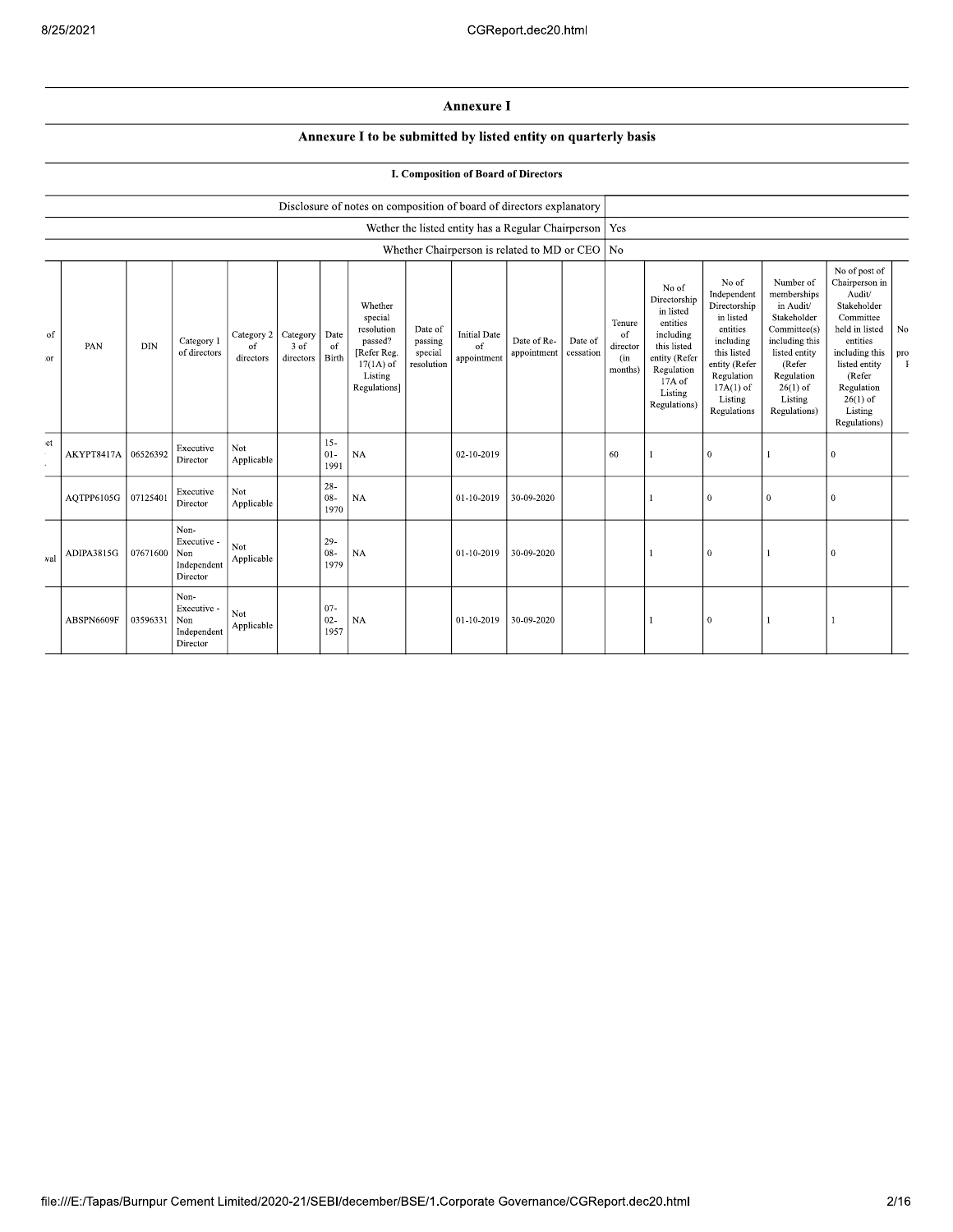## I. Composition of Board of Directors

|                |                     |                            |            |            |                                                |                            |                               |                             | Disclosure of notes on composition of board of directors explanatory                                 |                                             |                                          |                            |                      |                                            |                                                                                                                                                |                                                                                                                                                                      |                                                                                                           |
|----------------|---------------------|----------------------------|------------|------------|------------------------------------------------|----------------------------|-------------------------------|-----------------------------|------------------------------------------------------------------------------------------------------|---------------------------------------------|------------------------------------------|----------------------------|----------------------|--------------------------------------------|------------------------------------------------------------------------------------------------------------------------------------------------|----------------------------------------------------------------------------------------------------------------------------------------------------------------------|-----------------------------------------------------------------------------------------------------------|
|                |                     |                            |            |            |                                                |                            |                               |                             | Wether the listed entity has a Regular Chairperson                                                   |                                             |                                          |                            |                      |                                            |                                                                                                                                                |                                                                                                                                                                      |                                                                                                           |
| Sr.            | Title<br>(Mr<br>Ms) | Name of<br>the<br>Director | PAN        | <b>DIN</b> | Category 1<br>of directors                     | Category 2<br>of directors | Category<br>3 of<br>directors | Date<br>-of<br><b>Birth</b> | Whether<br>special<br>resolution<br>passed?<br>[Refer Reg.<br>$17(1A)$ of<br>Listing<br>Regulations] | Date of<br>passing<br>special<br>resolution | <b>Initial Date</b><br>of<br>appointment | Date of Re-<br>appointment | Date of<br>cessation | Tenure<br>of<br>director<br>(in<br>months) | No of<br>Directorship<br>in listed<br>entities<br>including<br>this listed<br>entity (Refer<br>Regulation<br>17A of<br>Listing<br>Regulations) | No of<br>Independent<br>Directorship<br>in listed<br>entities<br>including<br>this listed<br>entity<br>(Refer<br>Regulation<br>$17A(1)$ of<br>Listing<br>Regulations | Numb<br>membe<br>in At<br>Stakeh<br>Commi<br>includi<br>listed<br>(Re<br>Regul<br>26(1)<br>List<br>Regula |
| 5              | Mr                  | Parvez<br>Hayat            | AAJPH5942D | 08202451   | Non-<br>Executive -<br>Independent<br>Director | Not<br>Applicable          |                               | $01 -$<br>$07 -$<br>1958    | <b>NA</b>                                                                                            |                                             | 01-10-2019                               | 30-09-2020                 |                      | 48                                         |                                                                                                                                                |                                                                                                                                                                      |                                                                                                           |
| -6             | Mr                  | Rajesh<br>Sharma           | AEUPS7424J | 01586332   | Non-<br>Executive -<br>Independent<br>Director | Chairperson                |                               | $14-$<br>$01 -$<br>1972     | <b>NA</b>                                                                                            |                                             | 01-10-2019                               | 30-09-2020                 |                      | 48                                         | $\overline{2}$                                                                                                                                 | $\overline{2}$                                                                                                                                                       | 3                                                                                                         |
| $\overline{7}$ | Mrs                 | Poonam<br>Srivastava       | ACOPS3664E | 08576000   | Non-<br>Executive -<br>Independent<br>Director | Not<br>Applicable          |                               | $26 -$<br>$04 -$<br>1950    | <b>NA</b>                                                                                            |                                             | 01-10-2019                               | 30-09-2020                 |                      | 48                                         |                                                                                                                                                |                                                                                                                                                                      | $\Omega$                                                                                                  |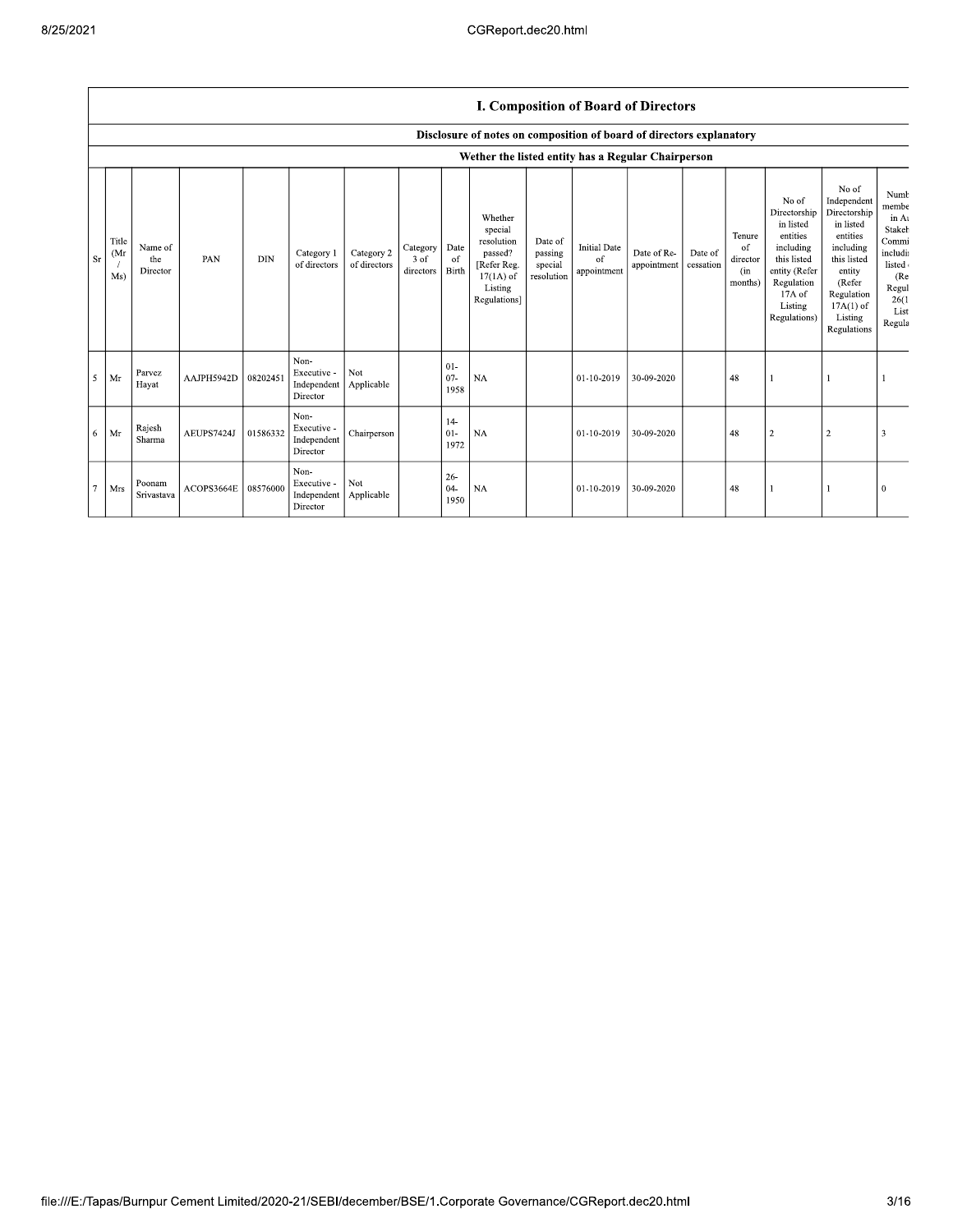| 8/25/2021 |                |                                                             |                                |                                                    | CGReport.dec20.html        |                        |                      |         |
|-----------|----------------|-------------------------------------------------------------|--------------------------------|----------------------------------------------------|----------------------------|------------------------|----------------------|---------|
|           |                |                                                             | <b>Audit Committee Details</b> |                                                    |                            |                        |                      |         |
|           |                | Whether the Audit Committee has a Regular Chairperson   Yes |                                |                                                    |                            |                        |                      |         |
|           | <b>Sr</b>      | DIN<br>Number                                               | Name of Committee<br>members   | Category 1 of directors                            | Category 2 of<br>directors | Date of<br>Appointment | Date of<br>Cessation | Remarks |
|           |                |                                                             | 01586332   Rajesh Sharma       | Non-Executive - Independent<br>Director            | Chairperson                | 09-11-2019             |                      |         |
|           | $\overline{c}$ |                                                             | 08202451 Parvez Hayat          | Non-Executive - Independent<br>Director            | Member                     | 09-11-2019             |                      |         |
|           | 3              |                                                             | 07671600 Ritesh Aggarwal       | Non-Executive - Non<br><b>Independent Director</b> | Member                     | 09-11-2019             |                      |         |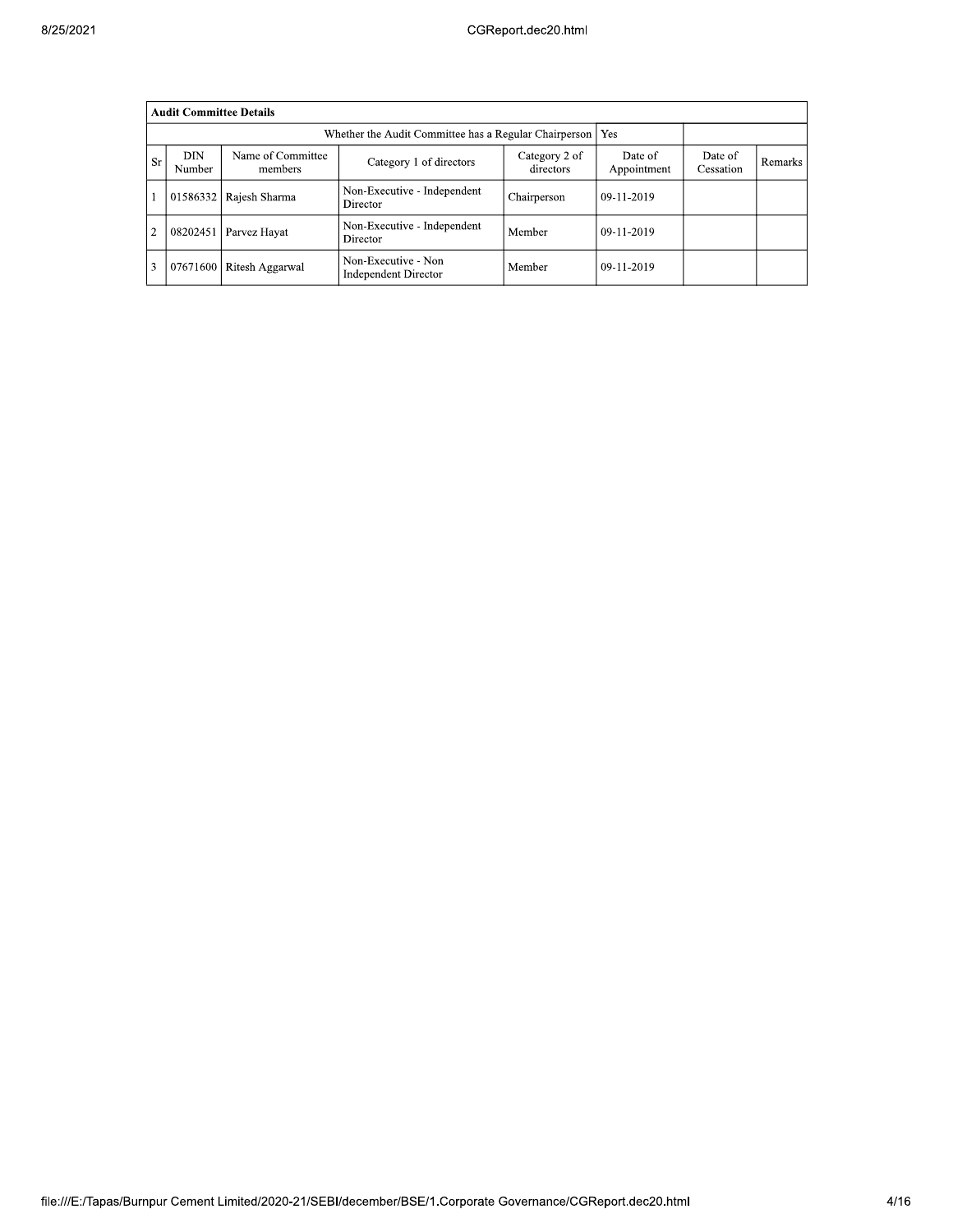|                |                                                                                                                                               | Nomination and remuneration committee                                             |                                             |             |            |  |  |  |  |
|----------------|-----------------------------------------------------------------------------------------------------------------------------------------------|-----------------------------------------------------------------------------------|---------------------------------------------|-------------|------------|--|--|--|--|
|                |                                                                                                                                               | Whether the Nomination and remuneration committee has a Regular Chairperson   Yes |                                             |             |            |  |  |  |  |
| <b>Sr</b>      | DIN<br>Name of Committee<br>Category 2 of<br>Date of<br>Category 1 of directors<br>Appointment<br>directors<br>Cessation<br>Number<br>members |                                                                                   |                                             |             |            |  |  |  |  |
|                | 08202451                                                                                                                                      | Parvez Hayat                                                                      | Non-Executive - Independent<br>Director     | Chairperson | 09-11-2019 |  |  |  |  |
| $\overline{2}$ | 01586332                                                                                                                                      | Rajesh Sharma                                                                     | Non-Executive - Independent<br>Director     | Member      | 09-11-2019 |  |  |  |  |
| 3              | 03596331                                                                                                                                      | Ram Narain                                                                        | Non-Executive - Non<br>Independent Director | Member      | 09-11-2019 |  |  |  |  |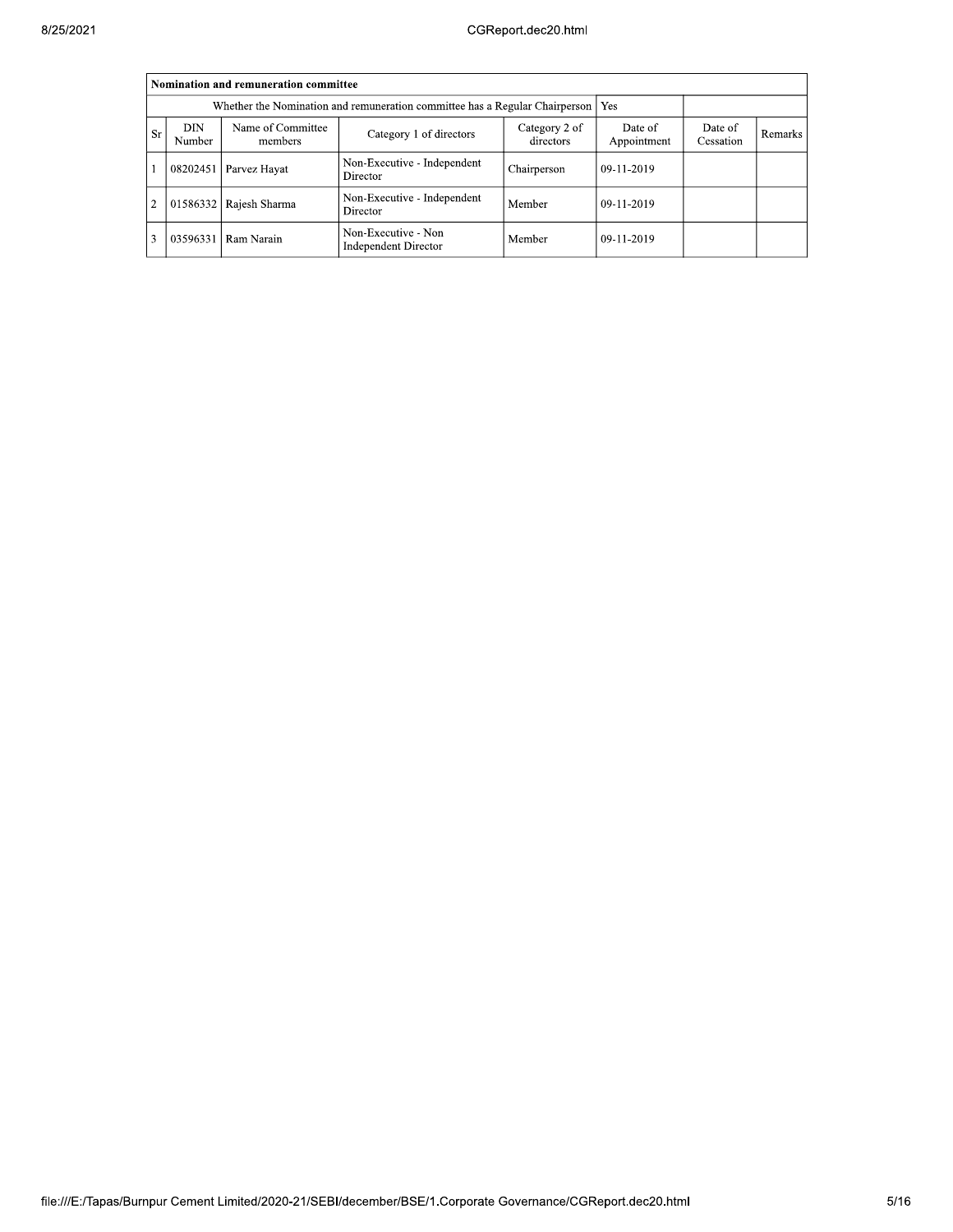|                |               | <b>Stakeholders Relationship Committee</b> |                                                                                 |                      |              |  |  |
|----------------|---------------|--------------------------------------------|---------------------------------------------------------------------------------|----------------------|--------------|--|--|
|                |               |                                            | Whether the Stakeholders Relationship Committee has a Regular Chairperson   Yes |                      |              |  |  |
| <b>Sr</b>      | DIN<br>Number | Date of<br>Appointment                     | Date of<br>Cessation                                                            | Remarks <sup>1</sup> |              |  |  |
|                | 03596331      | Ram Narain                                 | Non-Executive - Non<br>Independent Director                                     | Chairperson          | 09-11-2019   |  |  |
| $\overline{2}$ | 01586332      | Rajesh Sharma                              | Non-Executive - Independent<br>Director                                         | Member               | 09-11-2019   |  |  |
| 3              | 06526392      | Indrajeet Kumar<br>Tiwary                  | <b>Executive Director</b>                                                       | Member               | $09-11-2019$ |  |  |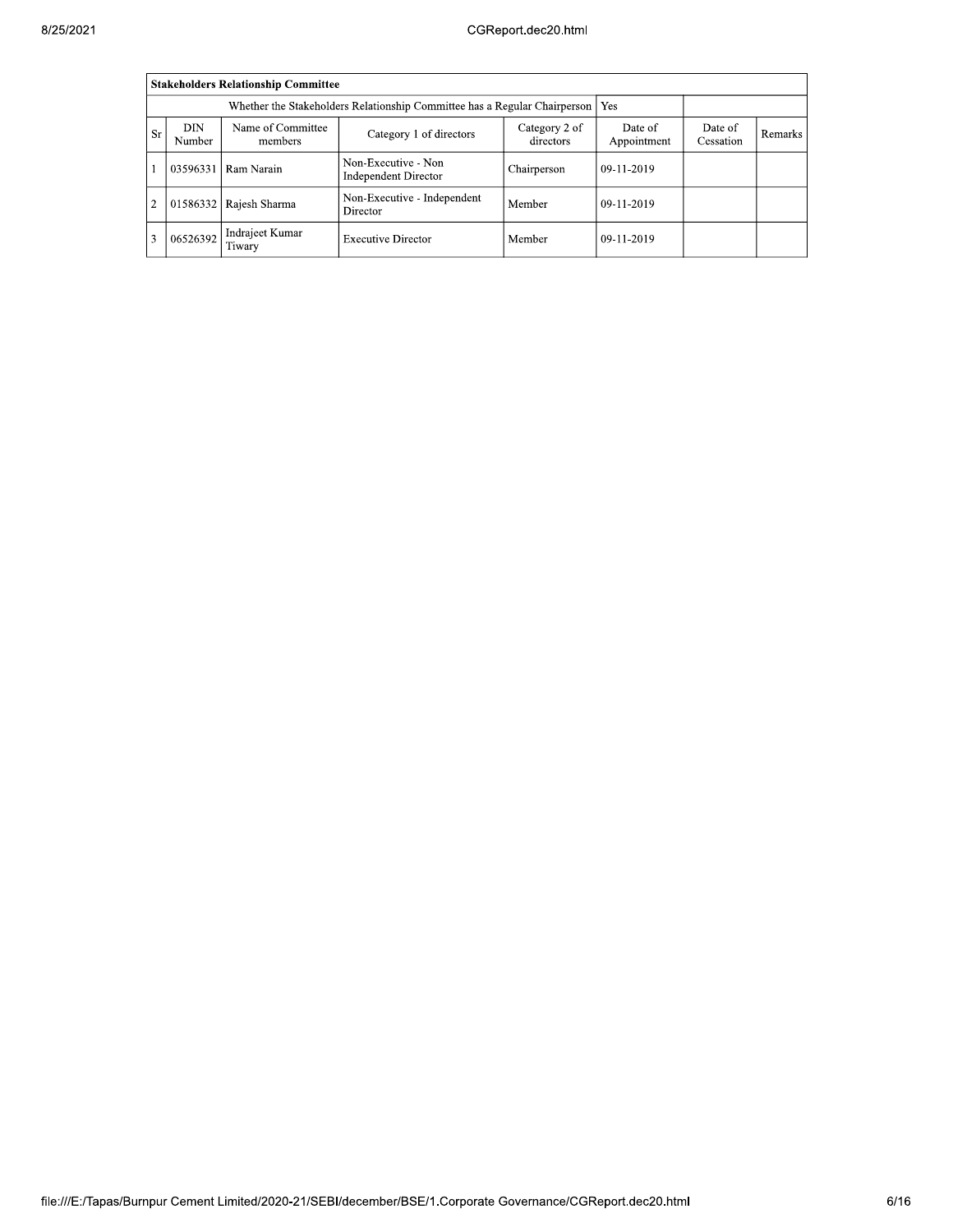|     | <b>Risk Management Committee</b> |                                                                 |                            |                            |                        |                      |         |  |  |  |  |  |  |
|-----|----------------------------------|-----------------------------------------------------------------|----------------------------|----------------------------|------------------------|----------------------|---------|--|--|--|--|--|--|
|     |                                  | Whether the Risk Management Committee has a Regular Chairperson |                            |                            |                        |                      |         |  |  |  |  |  |  |
| -Sr | DIN<br>Number                    | Name of Committee<br>members                                    | Category 1 of<br>directors | Category 2 of<br>directors | Date of<br>Appointment | Date of<br>Cessation | Remarks |  |  |  |  |  |  |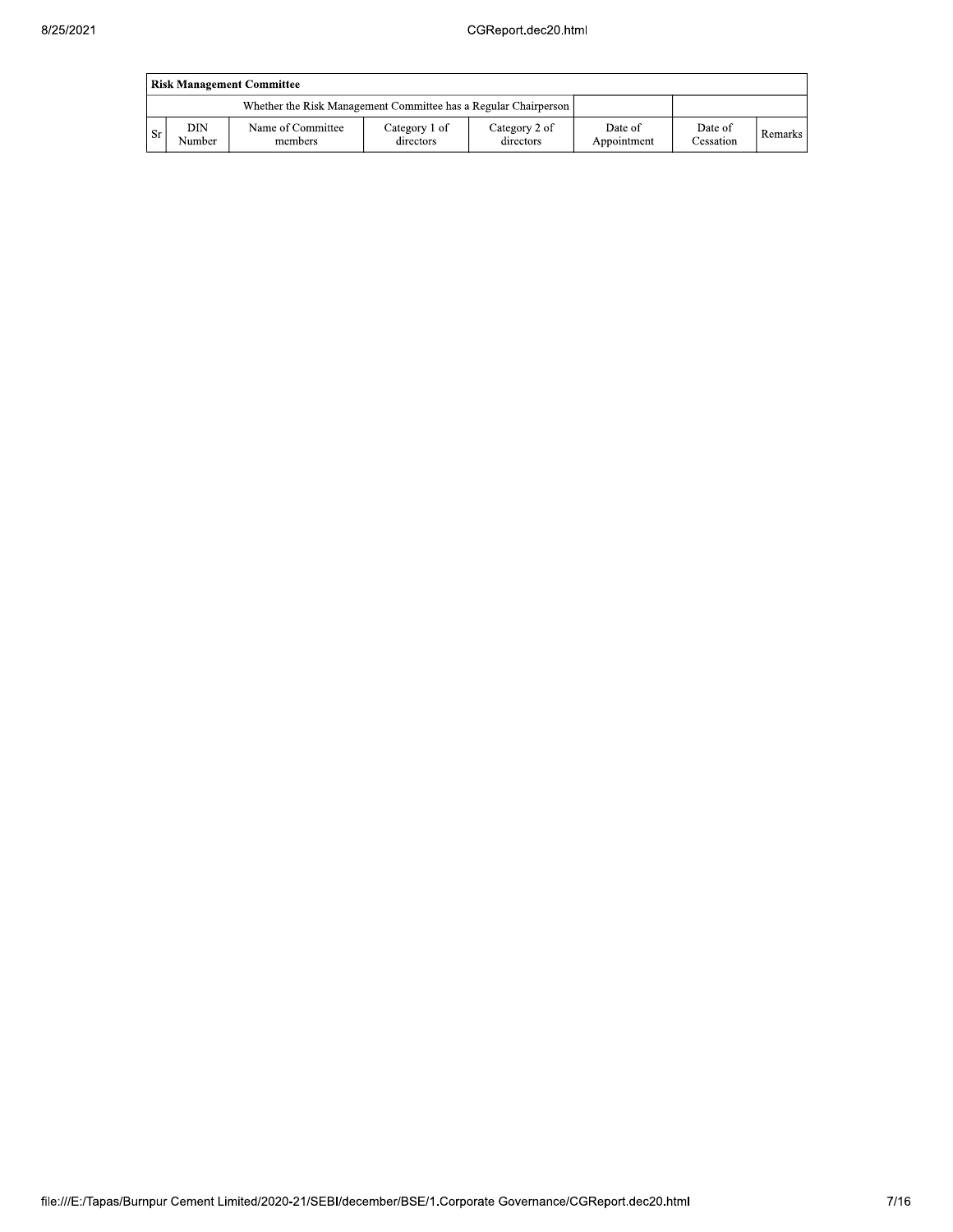|     | Corporate Social Responsibility Committee |                                                                                 |                            |                            |                        |                      |           |  |  |  |  |  |
|-----|-------------------------------------------|---------------------------------------------------------------------------------|----------------------------|----------------------------|------------------------|----------------------|-----------|--|--|--|--|--|
|     |                                           | Whether the Corporate Social Responsibility Committee has a Regular Chairperson |                            |                            |                        |                      |           |  |  |  |  |  |
| -Sr | DIN<br>Number                             | Name of Committee<br>members                                                    | Category 1 of<br>directors | Category 2 of<br>directors | Date of<br>Appointment | Date of<br>Cessation | Remarks I |  |  |  |  |  |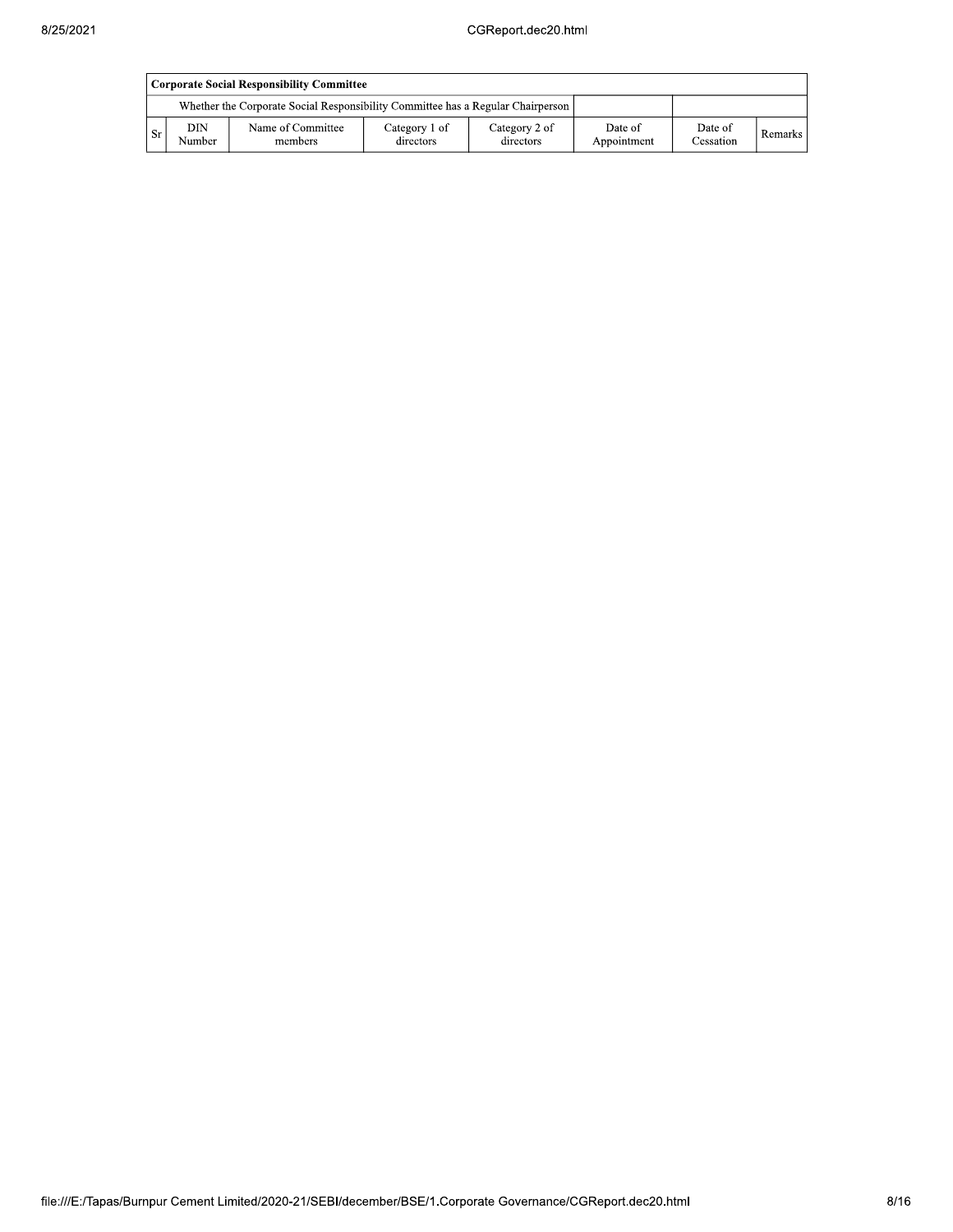| l Other Committee |                                                                                                                                     |  |  |
|-------------------|-------------------------------------------------------------------------------------------------------------------------------------|--|--|
|                   | Sr   DIN Number   Name of Committee members   Name of other committee   Category 1 of directors   Category 2 of directors   Remarks |  |  |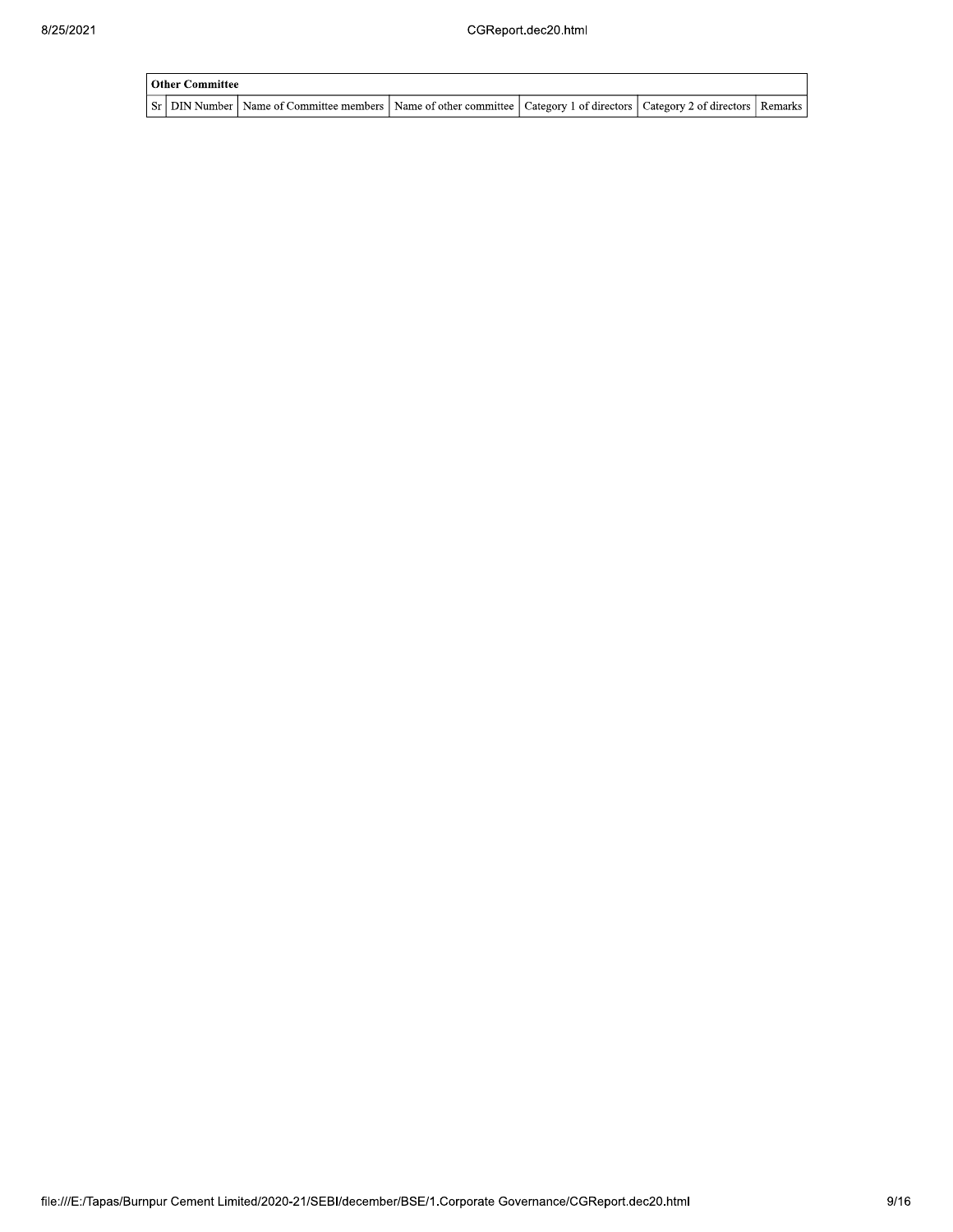|                | Annexure 1                                                    |                                                               |                                                                   |                                       |                                                     |                                    |                                                           |  |  |  |  |  |
|----------------|---------------------------------------------------------------|---------------------------------------------------------------|-------------------------------------------------------------------|---------------------------------------|-----------------------------------------------------|------------------------------------|-----------------------------------------------------------|--|--|--|--|--|
|                | <b>Annexure 1</b>                                             |                                                               |                                                                   |                                       |                                                     |                                    |                                                           |  |  |  |  |  |
|                | <b>III. Meeting of Board of Directors</b>                     |                                                               |                                                                   |                                       |                                                     |                                    |                                                           |  |  |  |  |  |
|                | Disclosure of notes on meeting of board of                    | directors explanatory                                         |                                                                   |                                       |                                                     |                                    |                                                           |  |  |  |  |  |
| Sr             | $Date(s)$ of meeting<br>$(if any)$ in the<br>previous quarter | $Date(s)$ of<br>meeting (if any)<br>in the current<br>quarter | Maximum gap between<br>any two consecutive (in<br>number of days) | Notes for<br>not<br>providing<br>Date | Whether<br>requirement of<br>Ouorum met<br>(Yes/No) | Number of<br>Directors<br>present* | No. of Independent<br>Directors attending<br>the meeting* |  |  |  |  |  |
|                | 14-08-2020                                                    |                                                               |                                                                   |                                       | <b>Yes</b>                                          |                                    |                                                           |  |  |  |  |  |
| $\overline{2}$ |                                                               | 10-11-2020                                                    | 87                                                                |                                       | Yes                                                 | 6                                  | 3                                                         |  |  |  |  |  |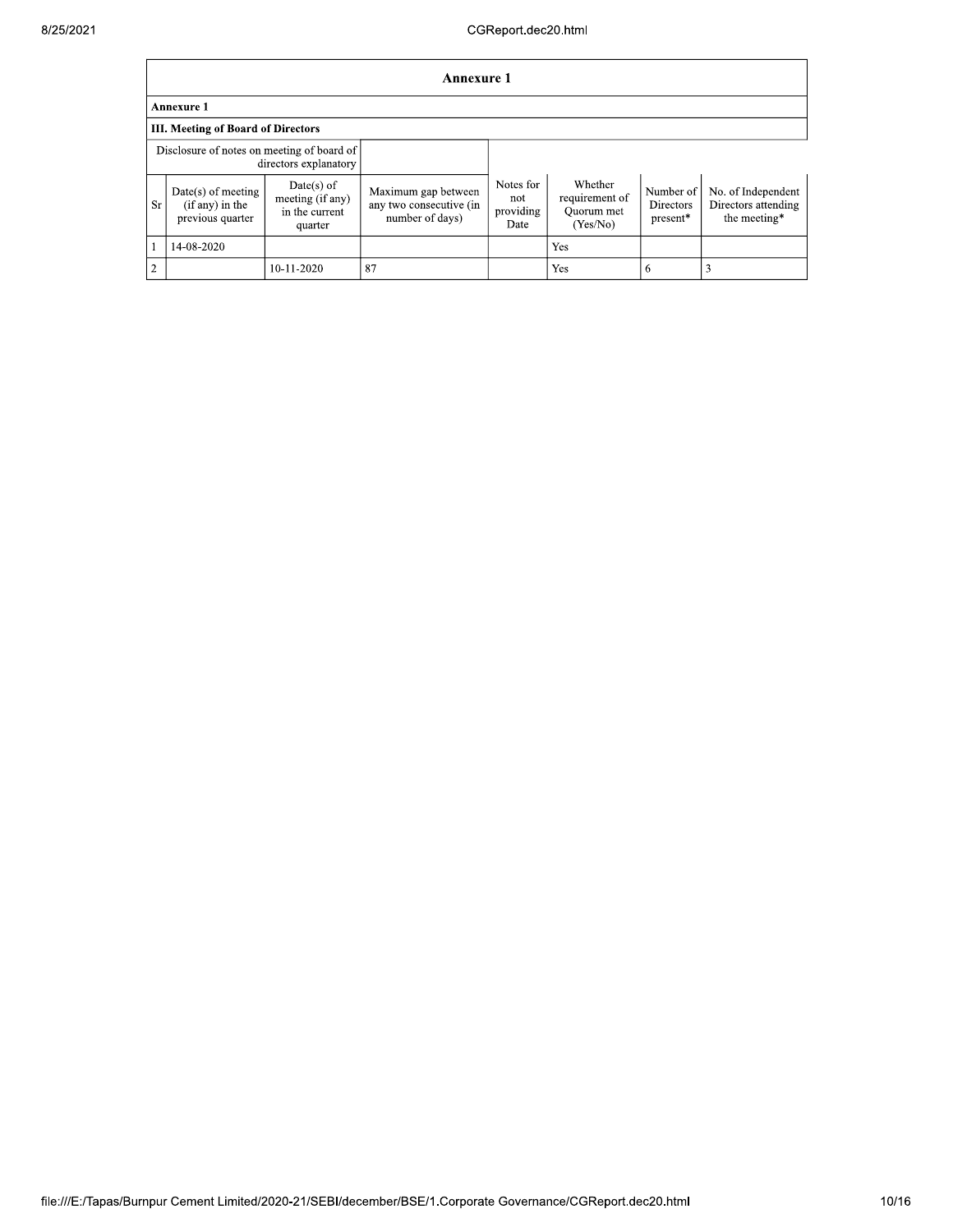|                                                          | <b>Annexure 1</b>                                |                                                                                                            |                                                                      |                               |                                       |                                                        |                                                      |                                                                        |  |  |  |  |
|----------------------------------------------------------|--------------------------------------------------|------------------------------------------------------------------------------------------------------------|----------------------------------------------------------------------|-------------------------------|---------------------------------------|--------------------------------------------------------|------------------------------------------------------|------------------------------------------------------------------------|--|--|--|--|
|                                                          | <b>IV. Meeting of Committees</b>                 |                                                                                                            |                                                                      |                               |                                       |                                                        |                                                      |                                                                        |  |  |  |  |
| Disclosure of notes on meeting of committees explanatory |                                                  |                                                                                                            |                                                                      |                               |                                       |                                                        |                                                      |                                                                        |  |  |  |  |
| <b>Sr</b>                                                | Name of<br>Committee                             | $Date(s)$ of meeting (Enter<br>dates of Previous quarter and<br>Current quarter in<br>chronological order) | Maximum gap<br>between any two<br>consecutive (in<br>number of days) | Name of<br>other<br>committee | Reson for<br>not<br>providing<br>date | Whether<br>requirement<br>of Quorum<br>met<br>(Yes/No) | Number<br>of<br>Directors<br>$\, {\rm present}^* \,$ | No. of<br>Independent<br><b>Directors</b><br>attending the<br>meeting* |  |  |  |  |
| $\mathbf{1}$                                             | Audit<br>Committee                               | 14-08-2020                                                                                                 |                                                                      |                               |                                       | Yes                                                    |                                                      |                                                                        |  |  |  |  |
| $\overline{2}$                                           | Audit<br>Committee                               | 10-11-2020                                                                                                 | 87                                                                   |                               |                                       | Yes                                                    | 3                                                    | 2                                                                      |  |  |  |  |
| 3                                                        | <b>Stakeholders</b><br>Relationship<br>Committee | 14-08-2020                                                                                                 |                                                                      |                               |                                       | Yes                                                    |                                                      |                                                                        |  |  |  |  |
| $\overline{4}$                                           | Stakeholders<br>Relationship<br>Committee        | 10-11-2020                                                                                                 |                                                                      |                               |                                       | Yes                                                    | $\overline{\mathbf{c}}$                              |                                                                        |  |  |  |  |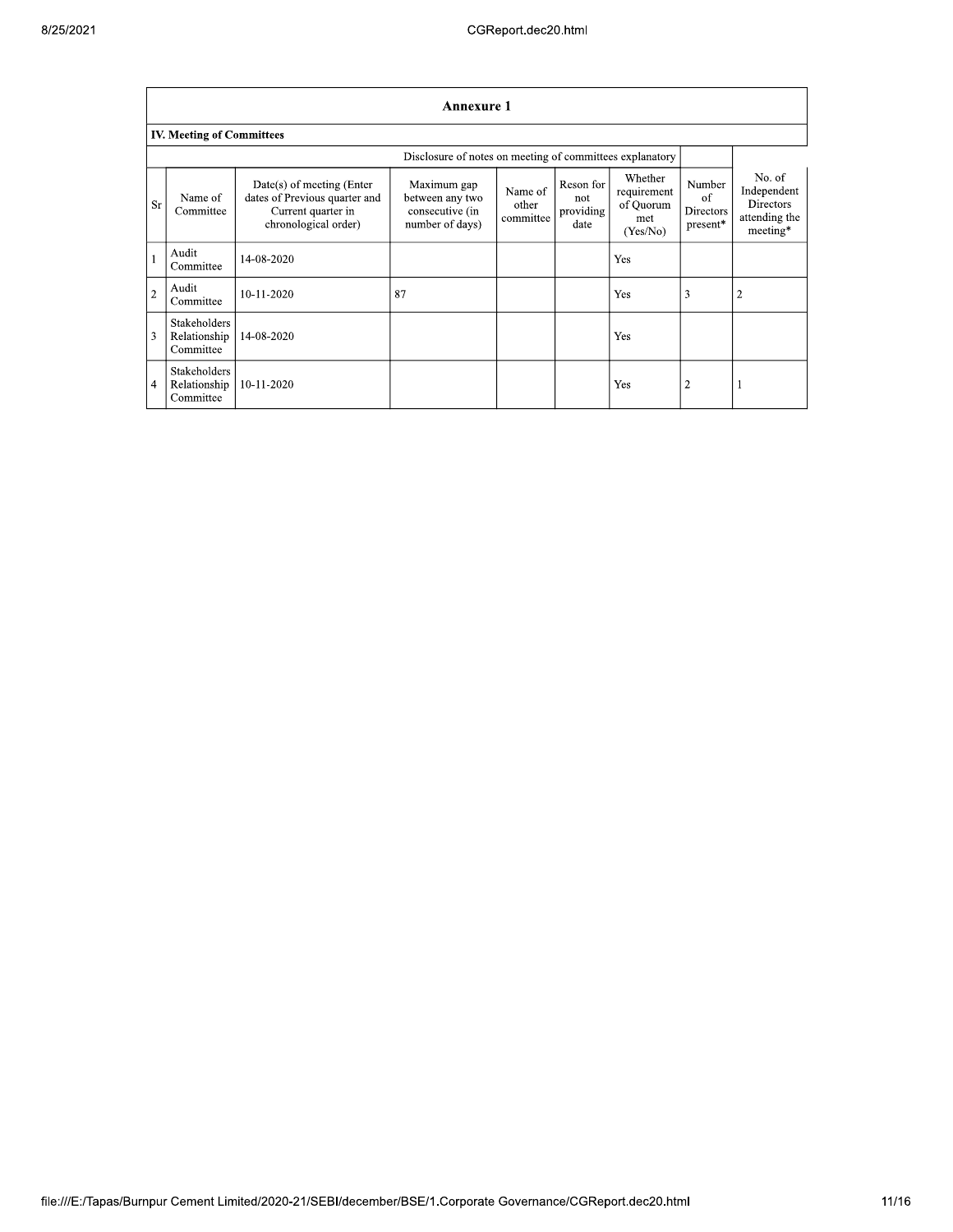|                               | Annexure 1                                                                                                |                                  |                                                                    |  |  |  |  |
|-------------------------------|-----------------------------------------------------------------------------------------------------------|----------------------------------|--------------------------------------------------------------------|--|--|--|--|
| V. Related Party Transactions |                                                                                                           |                                  |                                                                    |  |  |  |  |
| Sr                            | Subject                                                                                                   | Compliance status<br>(Yes/No/NA) | If status is "No" details of non-<br>compliance may be given here. |  |  |  |  |
|                               | Whether prior approval of audit committee obtained                                                        | NA                               |                                                                    |  |  |  |  |
| $\overline{2}$                | Whether shareholder approval obtained for material RPT                                                    | NA                               |                                                                    |  |  |  |  |
| 3                             | Whether details of RPT entered into pursuant to omnibus approval<br>have been reviewed by Audit Committee | <b>NA</b>                        |                                                                    |  |  |  |  |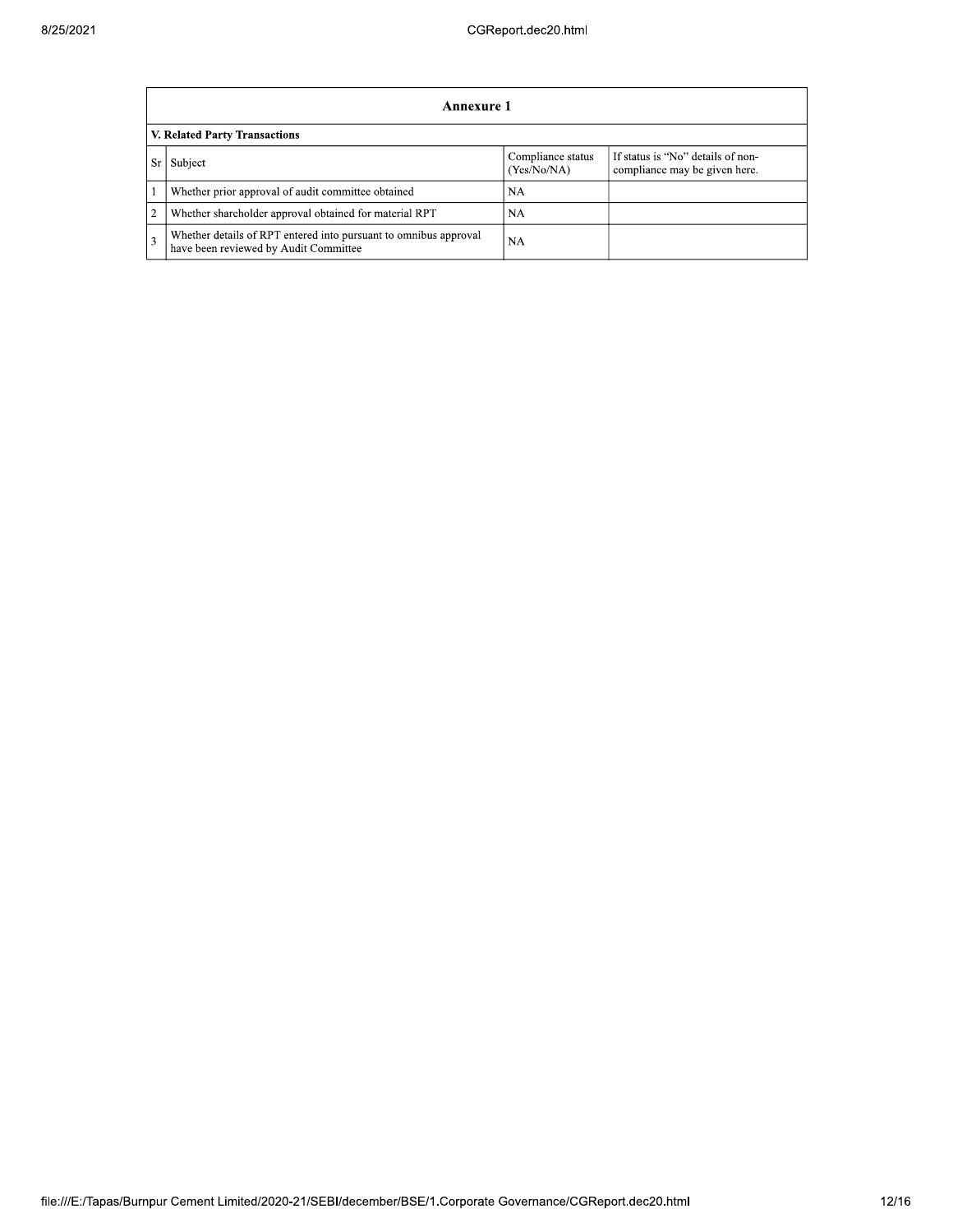| CGReport.dec20.html<br><b>Annexure 1</b> |                                                                                                                                                                                                                 |                               |  |  |  |  |
|------------------------------------------|-----------------------------------------------------------------------------------------------------------------------------------------------------------------------------------------------------------------|-------------------------------|--|--|--|--|
|                                          |                                                                                                                                                                                                                 |                               |  |  |  |  |
|                                          | Sr Subject                                                                                                                                                                                                      | Compliance<br>status (Yes/No) |  |  |  |  |
|                                          | The composition of Board of Directors is in terms of SEBI (Listing obligations and disclosure requirements)<br>Regulations, 2015                                                                                | Yes                           |  |  |  |  |
| $\overline{2}$                           | The composition of the following committees is in terms of SEBI(Listing obligations and disclosure requirements)<br>Regulations, 2015 a. Audit Committee                                                        | Yes                           |  |  |  |  |
| 3                                        | The composition of the following committees is in terms of SEBI(Listing obligations and disclosure requirements)<br>Regulations, 2015. b. Nomination & remuneration committee                                   | Yes                           |  |  |  |  |
| 4                                        | The composition of the following committees is in terms of SEBI(Listing obligations and disclosure requirements)<br>Regulations, 2015. c. Stakeholders relationship committee                                   | Yes                           |  |  |  |  |
| 5                                        | The composition of the following committees is in terms of SEBI(Listing obligations and disclosure requirements)<br>Regulations, 2015. d. Risk management committee (applicable to the top 500 listed entities) | <b>NA</b>                     |  |  |  |  |
| 6                                        | The committee members have been made aware of their powers, role and responsibilities as specified in SEBI<br>(Listing obligations and disclosure requirements) Regulations, 2015.                              | Yes                           |  |  |  |  |
|                                          | The meetings of the board of directors and the above committees have been conducted in the manner as specified in<br>SEBI (Listing obligations and disclosure requirements) Regulations, 2015.                  | Yes                           |  |  |  |  |
| 8                                        | This report and/or the report submitted in the previous quarter has been placed before Board of Directors.                                                                                                      | Yes                           |  |  |  |  |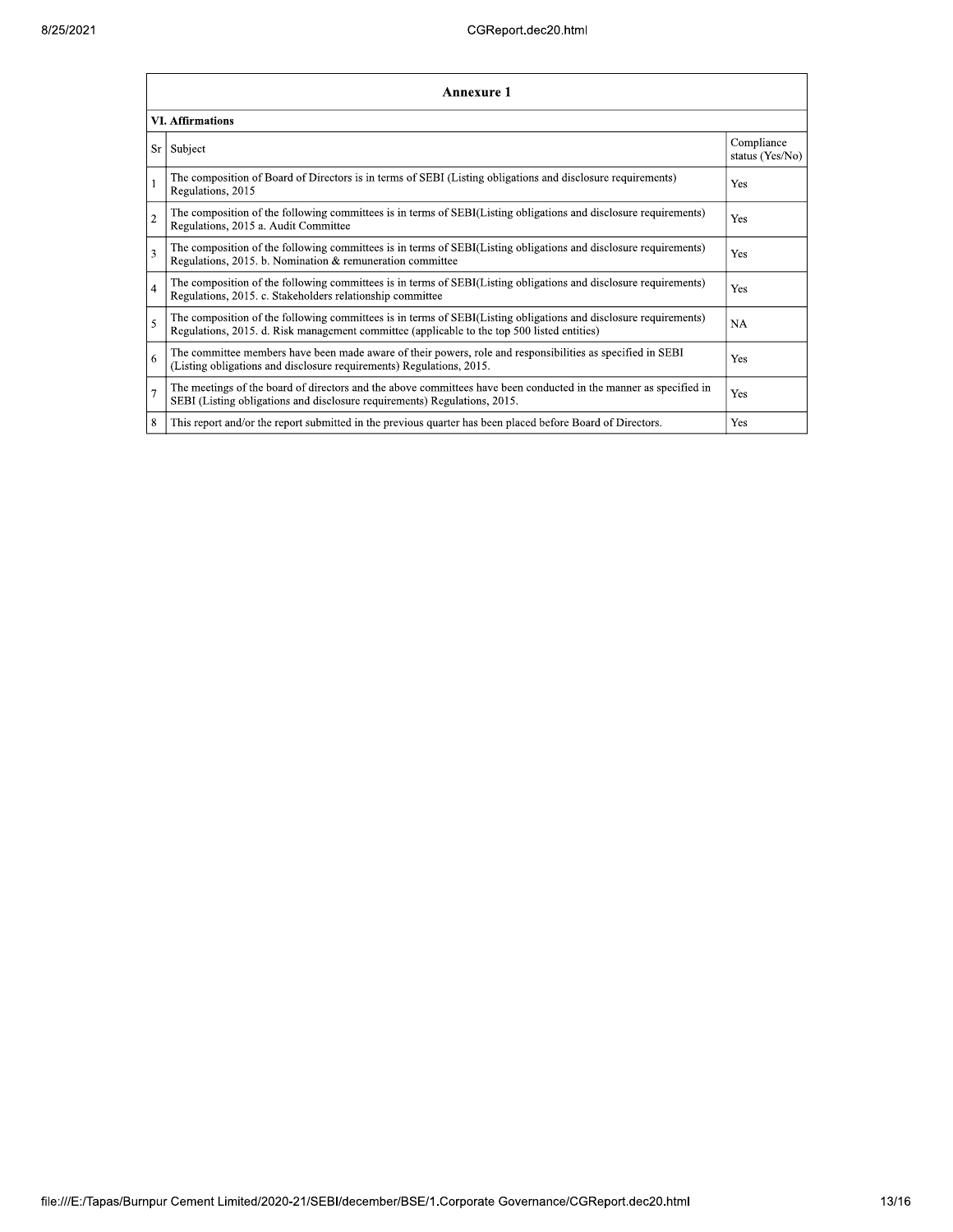| Annexure 1 |                   |                                          |  |  |
|------------|-------------------|------------------------------------------|--|--|
| l Sr       | Subject           | Compliance status                        |  |  |
|            | Name of signatory | Tapas tirtha                             |  |  |
|            | Designation       | Company Secretary and Compliance Officer |  |  |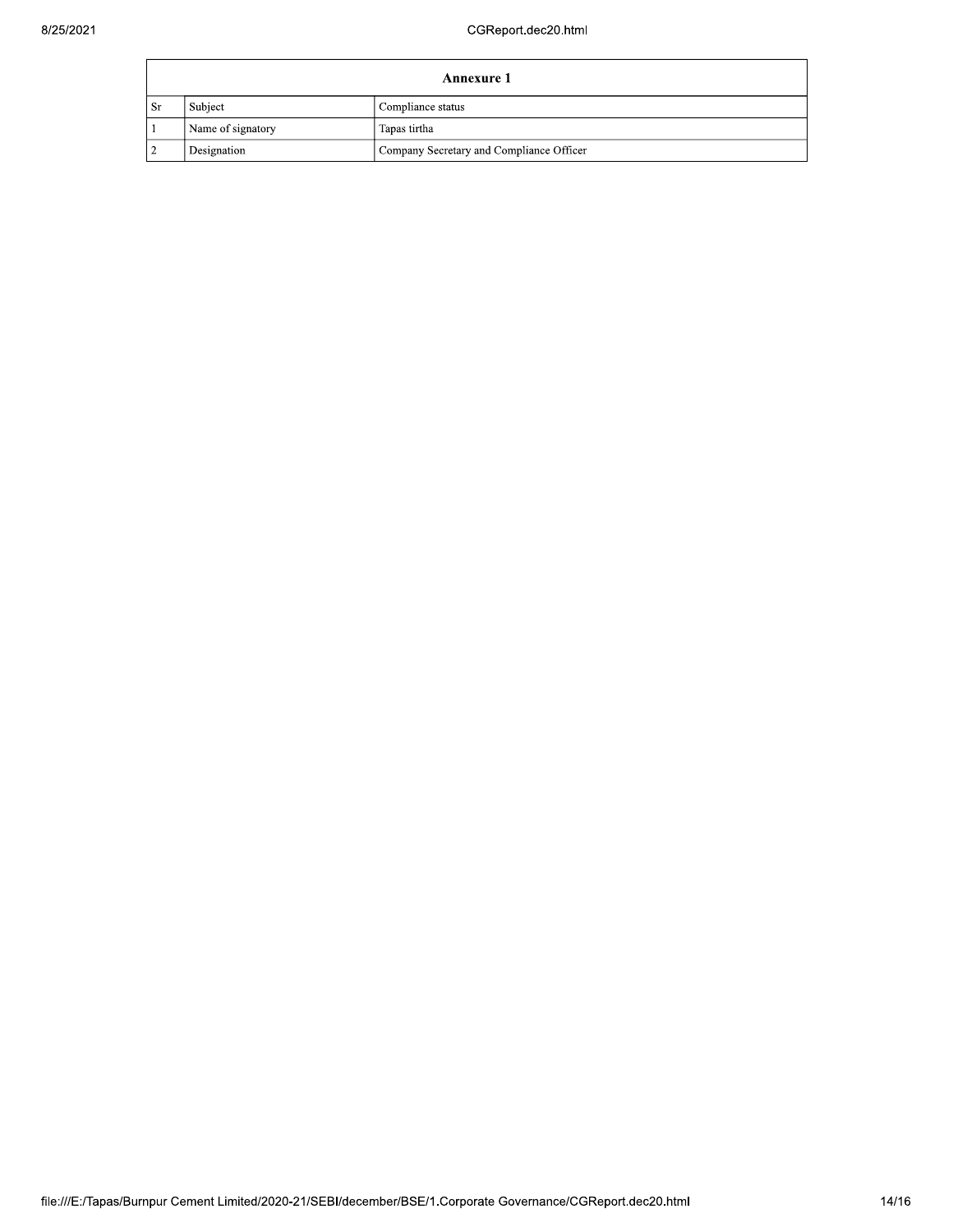| <b>Signatory Details</b> |                                          |  |
|--------------------------|------------------------------------------|--|
| Name of signatory        | Tapas Tirtha                             |  |
| Designation of person    | Company Secretary and Compliance Officer |  |
| Place                    | Kolkata                                  |  |
| Date                     | $06-01-2021$                             |  |